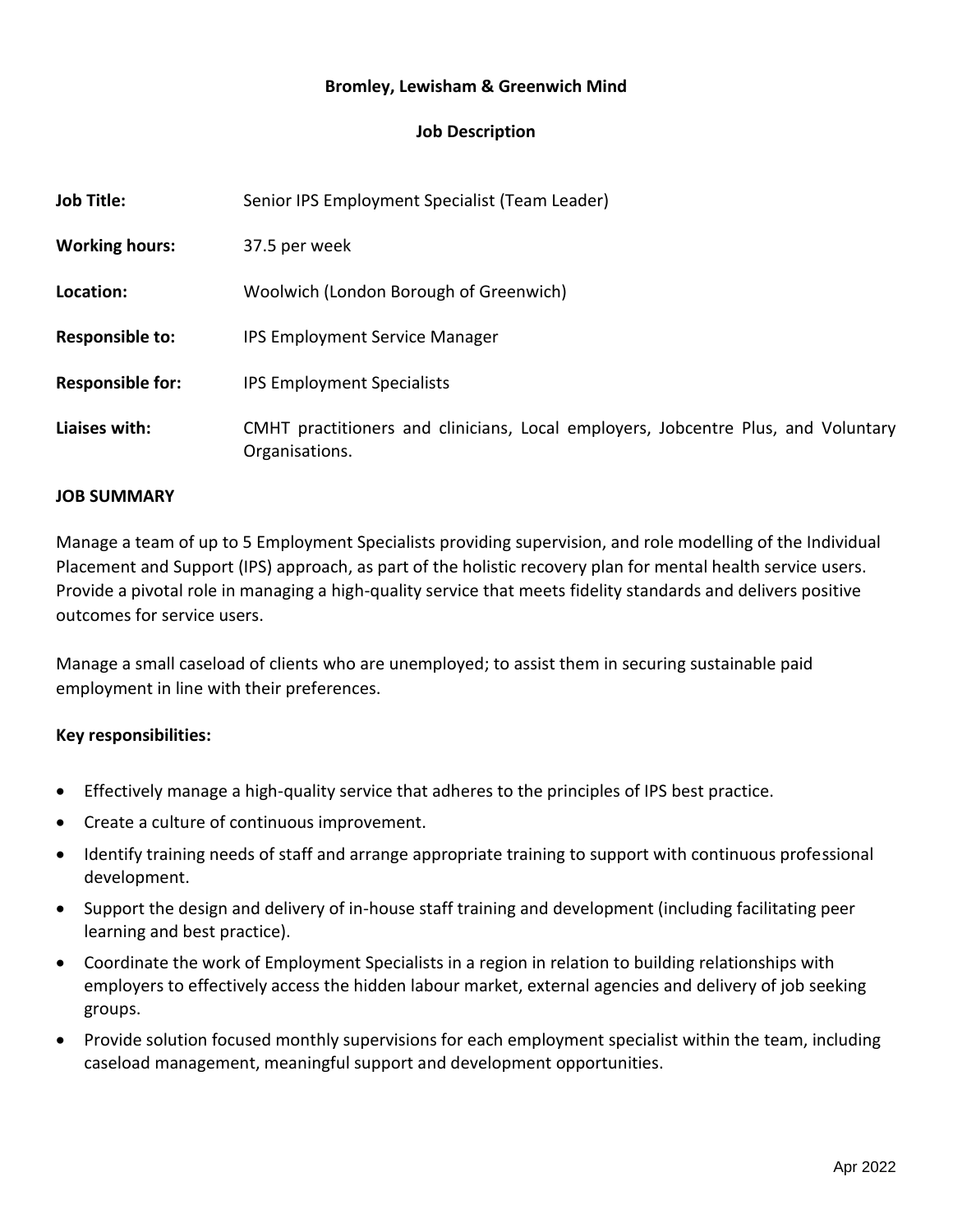- Deputise for Service Manager in their absence or by request at meetings, to raise awareness of the service and to carry out delegated task.
- Identify barriers for service excellence and work with internal and external stakeholders to implement solutions to ensure a high-fidelity service.
- Monitor and manage performance of the IPS Employment Specialists guide them individually on best practice and achieving individual and team job outcome targets.
- Guide, mentor and coach the team to deliver on employment engagements/job development strategies.
- Produce accurate and timely monitoring information, including robust outcomes monitoring, on a regular basis and as required.
- Work with Service Manager to ensure effective caseload management.
- Act as a resource for the rest of the team and share information, knowledge and adheres to the principles of IPS best practice.
- Lead the team to ensure Employment Specialists spend enough time in face-to-face meetings with employers to find the right job match.
- Ensure quality assurance around client satisfaction. Facilitate various feedback opportunities for client to provide feedback on the service and use this to review and develop the service.
- Support people who have experienced mental health problems to gain paid employment using the IPS approach, working within OXLEAS Community Mental Health Teams (CMHTs).
- Work directly with employers to secure employment opportunities, and subsequently to provide ongoing support according to both the employee's and the employer's needs.

### **Relationship Management:**

- Meet with the Service/Line Manager to agree priorities and work plans.
- Meet regularly with NHS staff to co-ordinate and integrate employment support into mental health treatment.
- Prepare individuals for a return to work through assessing each person's employment needs through vocational profiling/assessment and action planning.
- Spend time getting to know local employers, to negotiate job opportunities that meet each individual's strengths, needs, abilities and preferences.
- Provide education and support to employers, as agreed with the individual, which may include negotiating adjustments, return to work strategy and on-going contact with the employer to ensure job retention.
- Provide individualised support to service users once they have returned to work to assist them in sustaining employment.